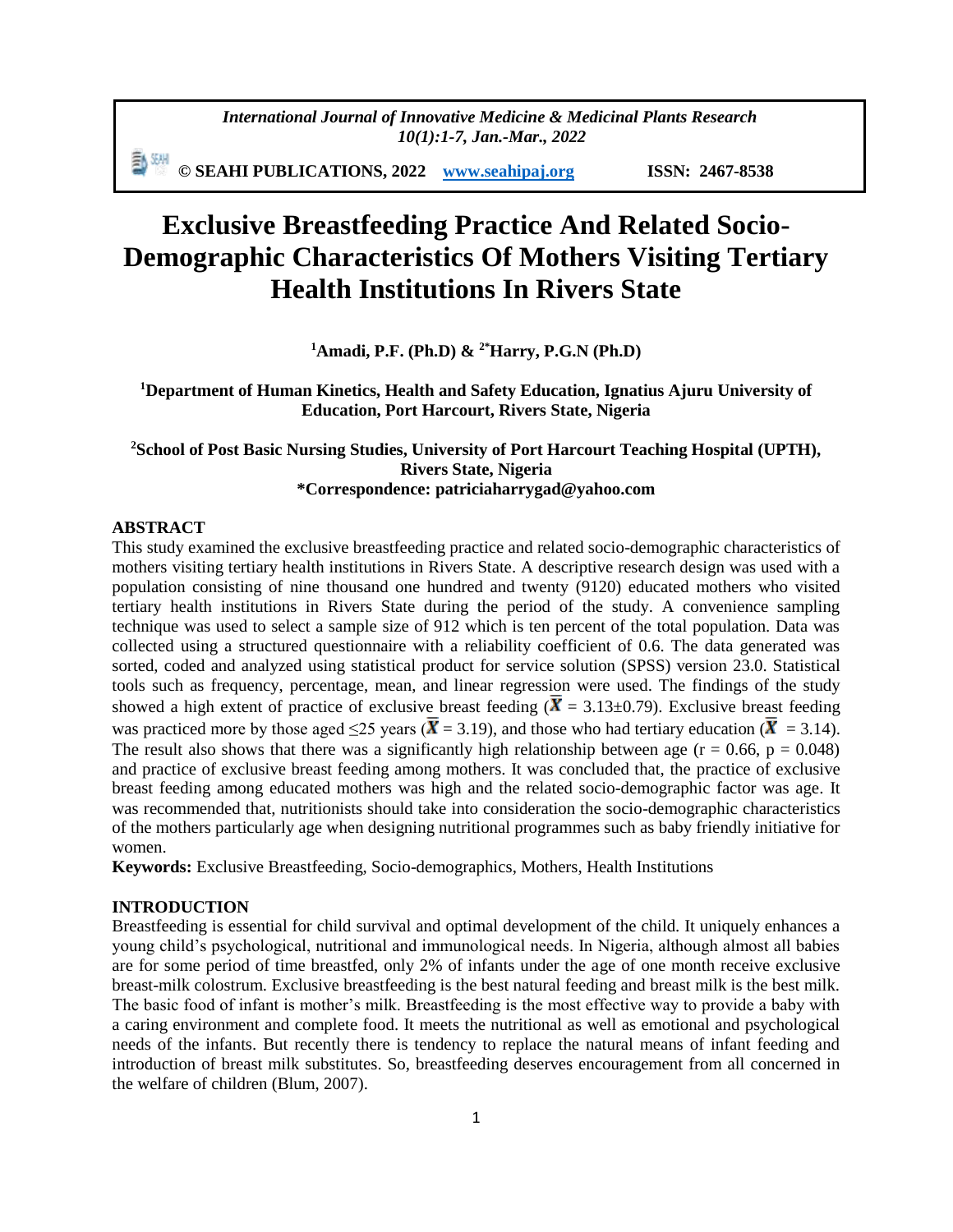Exclusive breastfeeding is the intake of breast milk by an infant from its mother or wet nurse or expressed milk with the additional of no other liquids or solid with the exception of drops or syrups consisting of vitamins, minerals or medicine and nothing else (WHO, 2007). Breastfeeding is an unequalled way of providing ideal food for the health growth and development of infant. It is also an integral part of reproductive process with important implication on the health of mothers. Exclusive breastfeeding has been recommended worldwide by world health organization and United Nation Children Emergency found as the optimal feeding mode for young infants especially in environment where sanitation is poor (Feachem & Kobinky, 2006). According to Uchendu and Emadi (2009), breastfeeding has several benefits for the infants, mothers and communities. These include reduction in infants' morbidity and mortality from infections disease, diarrhea incidence and allergies. Ogbonnac (2007) said that, longer duration of breastfeeding is associated with better cognitive development, improvement of intelligence, protection against development of asthma, wheeze in children and reduction in adolescent obesity.

Breastfeeding is one of the extraordinary gift of nature and rewarding for both babies and mothers in many aspects. Maternal benefits of breastfeeding include lactational amenorrhea which enhanced child spacing and early mother-infant bounding, reduction in infant abandonment and child abuse (Velaemas, 2009). There is also reduction in the overall financial burden to government and families. A review of evidence has shown that on a population basis, exclusive breastfeeding for 6 months is the optimal way of feeding infants. Thereafter, infants should receive complementary foods with continued breastfeeding up to 2 years of age and beyond. Faced with the rising infants and early childhood morbidity and mortality rate and following the innocent. Declaration in 1990 at Florence nightingale in Italy, the health organization launched the baby friendly hospital initiative (BFHI) in June 1991, (Luoff, Luoff & Klaus, 2003).

Breast milk is not only the best nutrient for babies but also contain certain antibodies that can guard infant from various infections. Research indicate that woman who breastfeed may have lower rate of certain breast and ovarian cancers. The American academy of paediatrics recommends that an infants be breastfed without supplemental food or liquid for the first six months of age known as exclusive breast feeding is the only natural and scientific way of feeding in the first six months of life, not only for term but also for pre-term babies. In developing countries like ours, breast feeding can contribute in many ways to better health of children as well as mothers. Exclusive breastfeeding can prevent under nourishment, infectious and mortality in young infants (Blum, 2007). Exclusive breastfeeding (EBF) is a very important, long lasting and cost-effective intervention to help reduce the morbidity and mortality of infants. However, a large proportion of infants are not exclusively breastfed as recommended by the World Health Organization. Therefore, this study examined the exclusive breastfeeding practice and socio-demographic factors associated with it among mothers visiting tertiary health institutions in Rivers State.

## **Research Questions**

The following research questions were answered in this study:

- 1. What is the extent of practice of exclusive breast feeding among educated mothers visiting tertiary health institutions in Rivers State?
- 2. What is the extent of practice of exclusive breast feeding among educated mothers visiting tertiary health institutions in Rivers State based on age?
- 3. What is the extent of practice of exclusive breast feeding among educated mothers visiting tertiary health institutions in Rivers State based on educational background?

## **Hypotheses**

The following hypotheses postulated were tested at 0.05 level of significance:

- 1. There is no significant relationship between age and the practice of exclusive breast feeding among educated mothers visiting tertiary health institutions in Rivers State.
- 2. There is no significant relationship between educational background and the practice of exclusive breast feeding among educated mothers visiting tertiary health institutions in Rivers State.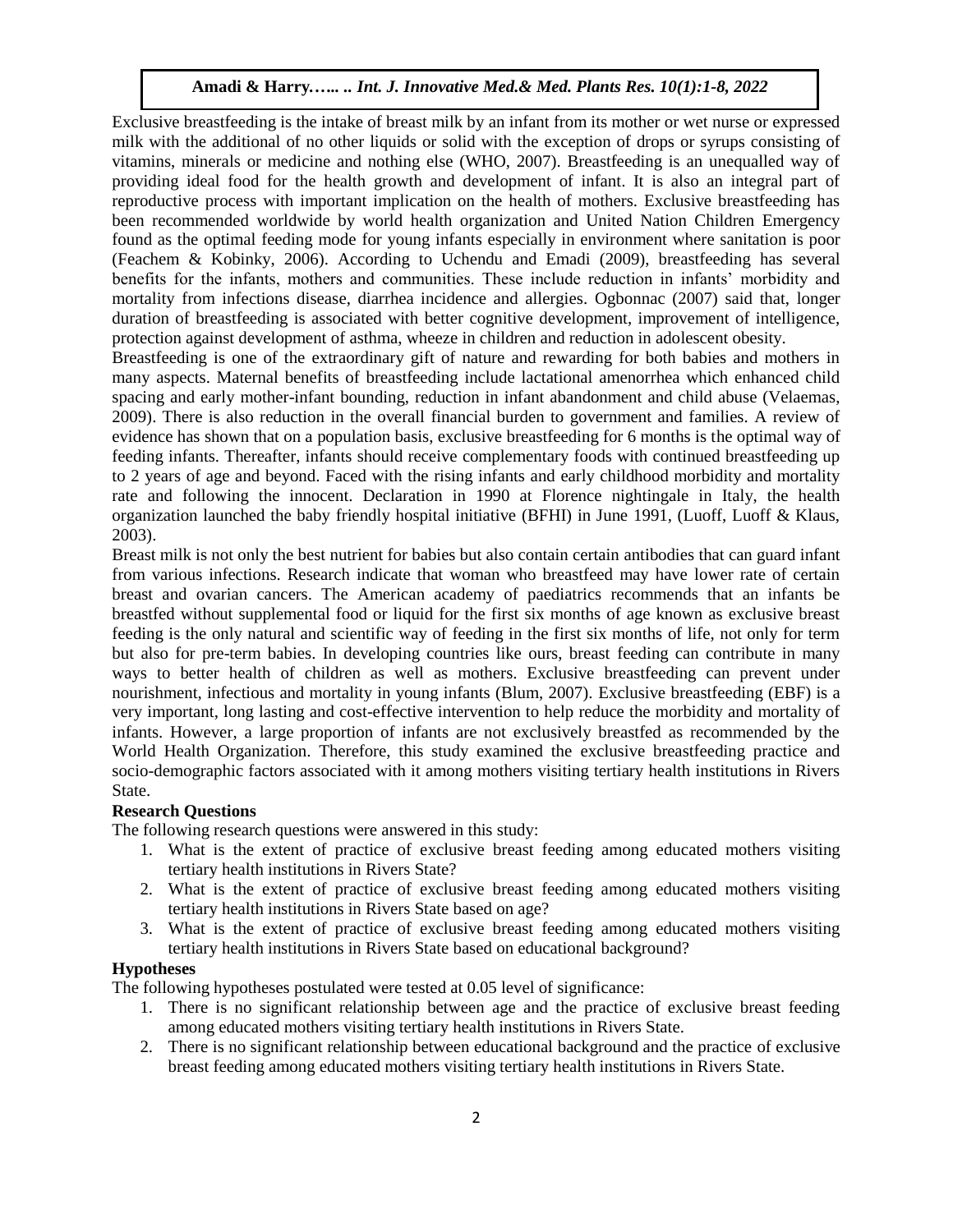# **METHODOLOGY**

The research design used in this study is a descriptive study design with an estimated population of nine thousand, one hundred and twenty (9120) attendees in nine tertiary health institution in Rivers State. Ten percent (10%) of the population was used as the sample of the study using convenience sampling technique. The instrument for data collection was a structured questionnaire titled: Exclusive Breastfeeding Practice and Associated Socio-demographic Factors Questionnaire (EBPASFQ) which was developed by the researcher. The first part of the questionnaire was designed to reflect the sociodemographic characteristics of the participants while the B part was focused on the variables of the study. To ensure the face, and content validity of the instrument, the items of the questionnaire were corrected and well scrutinized by the project supervisor and three specialists in a related field of study. The testretest method was adopted to ensure the reliability of the instrument which involved repeated administration of the instruments (questionnaire) to 20 educated mothers outside the study population with similar characteristics on two occasions. The time interval was two weeks. The score resulting from the two administration of the test were correlated to determine the reliability coefficient and stability of the instrument. The reliability coefficient of 0.6 was established. The data generated was sorted, coded and analyzed using statistical package for social sciences (SPSS) version 23.0. Statistical tools such as frequency, percentage, mean, chi-square and linear regression were used.

#### **RESULTS**

|              | Table 1: Extent to which mothers practice exclusive breast feeding |             |          |                 |
|--------------|--------------------------------------------------------------------|-------------|----------|-----------------|
| <b>SN</b>    | <b>Items</b>                                                       | <b>Mean</b> | Std dev. | <b>Decision</b> |
| $\mathbf{1}$ | Breastfed baby                                                     | 3.73        | .49      | High            |
| 2            | Washes breast before breastfeeding                                 | 3.45        | .69      | High            |
| 3            | Feeds baby with express breast milk when not<br>around             | 3.06        | 1.00     | High            |
| 4            | Uses any comfortable position to breastfeed                        | 3.60        | .56      | High            |
| 5            | Feeds baby on demand                                               | 3.39        | .62      | High            |
| 6            | Feeds baby every three hours                                       | 2.69        | .95      | High            |
|              | Alternates the breast at each feeding                              | 3.18        | .86      | High            |
| 8            | Gives water to baby intermittently                                 | 2.53        | 1.08     | High            |
| 9            | Ensures the child belches after each<br>breastfeeding              | 3.29        | .77      | High            |
| 10           | Lays baby down immediately after<br>breastfeeding                  | 2.37        | .95      | High            |
|              | <b>Grand mean</b>                                                  | 3.13        | 0.79     | High            |

The results of the study are presented below in Table 1 - 5

Table 1 shows the extent of practice of exclusive breast feeding among educated mothers visiting tertiary health institutions in Rivers State. The result showed that the grand mean  $3.13\pm0.79$  is greater than the criterion mean of 2.5 indicating a high extent of practice of exclusive breast feeding. Thus, the extent of practice of exclusive breast feeding among educated mothers visiting tertiary health institutions in Rivers State was high.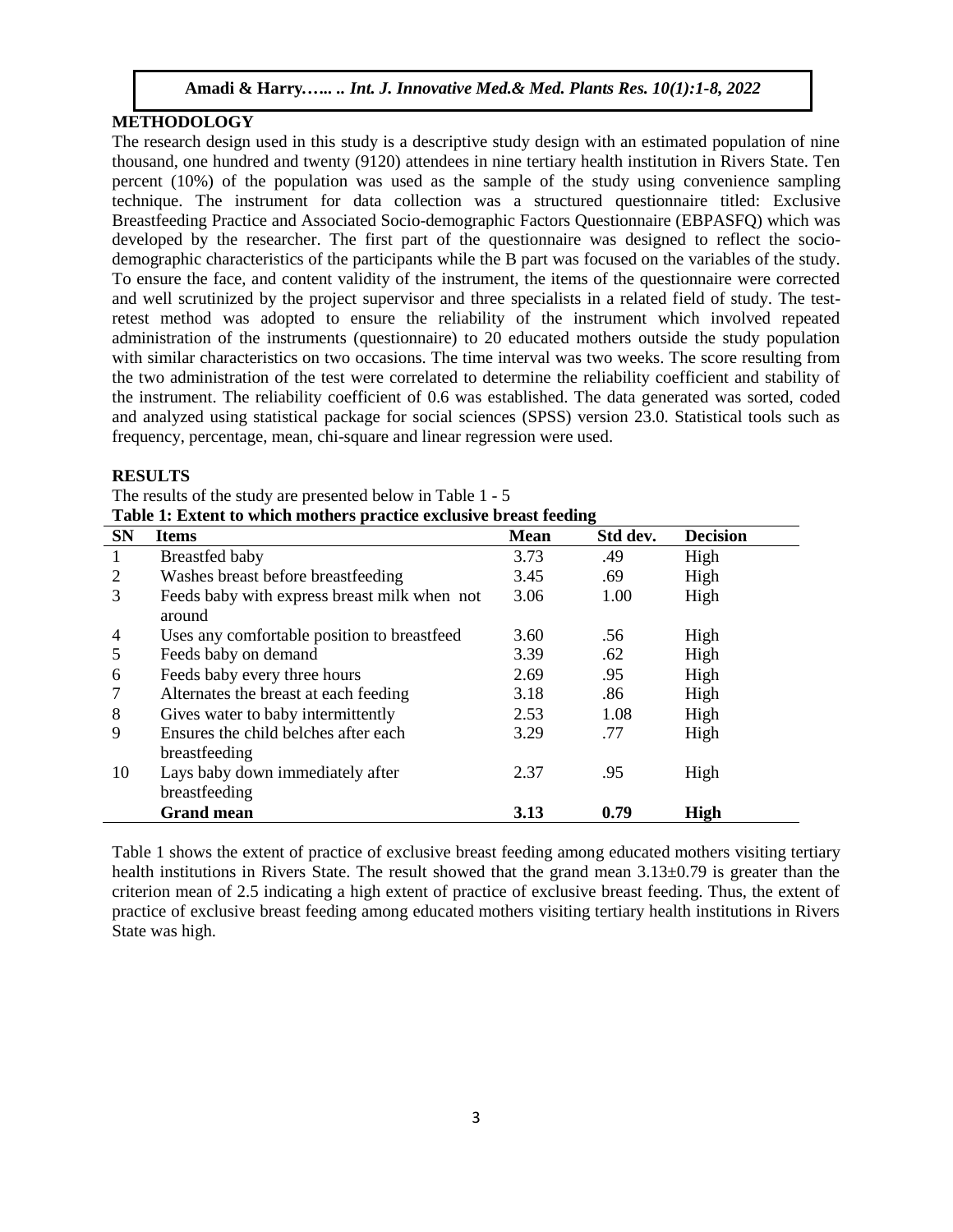| <b>SN</b>    | <b>Items</b>                       | $\leq$ 25yrs |      | 26-30yrs |      | 31-35yrs |      | $\geq$ 36yrs |     |
|--------------|------------------------------------|--------------|------|----------|------|----------|------|--------------|-----|
| $\mathbf{1}$ | Breastfed baby                     | 3.69         | .47  | 3.77     | .48  | 3.74     | .49  | 3.66         | .51 |
| 2            | Washes breast before               | 3.33         | .48  | 3.36     | .67  | 3.51     | .71  | 3.33         | .70 |
|              | breastfeeding                      |              |      |          |      |          |      |              |     |
| 3            | Feeds baby with express breast     | 3.19         | 1.03 | 3.14     | .96  | 2.97     | .106 | 3.32         | .71 |
|              | milk when not around               |              |      |          |      |          |      |              |     |
| 4            | Uses any comfortable position to   | 3.81         | .40  | 3.75     | .45  | 3.56     | .59  | 3.60         | .54 |
|              | breastfeed                         |              |      |          |      |          |      |              |     |
| 5            | Feeds baby on demand               | 3.39         | .84  | 3.44     | .58  | 3.34     | .63  | 3.51         | .55 |
| 6            | Feeds baby every three hours       | 2.69         | .86  | 2.68     | .92  | 2.74     | .98  | 2.53         | .86 |
|              | Alternates the breast at each      | 3.22         | .87  | 3.30     | .78  | 3.16     | .95  | 3.16         | .53 |
|              | feeding                            |              |      |          |      |          |      |              |     |
| 8            | Gives water to baby intermittently | 2.78         | 1.09 | 2.72     | 1.03 | 2.46     | 1.11 | 2.61         | .96 |
| 9            | Ensures the child belches after    | 3.56         | .50  | 3.17     | .98  | 3.34     | .78  | 3.12         | .58 |
|              | each breastfeeding                 |              |      |          |      |          |      |              |     |
| 10           | Lays baby down immediately after   | 2.31         | .82  | 2.35     | .80  | 2.43     | 1.03 | 2.13         | .72 |
|              | breastfeeding                      |              |      |          |      |          |      |              |     |
|              | <b>Grand mean</b>                  | 3.19         | .74  | 3.17     | .76  | 3.12     | .74  | 3.09         | .67 |

**Table 2: Age and Practice of exclusive breast feeding among mothers visiting tertiary health institutions in Rivers State** 

Table 2 shows the practice of exclusive breast feeding based on the age of mothers visiting tertiary health institutions in Rivers State. The result shows that based on age, exclusive breast feeding was practiced more by those aged  $\leq$ 25 years (3.19), followed by those aged 26-30 years (3.17), those aged 31-35 years  $(3.12)$  and those aged  $\geq$ 36 years (3.09). Thus based on age, exclusive breast feeding was practiced more by the younger mothers than the older ones.

**Table 3: Practice of exclusive breast feeding based on educational background of mothers visiting tertiary health institutions in Rivers State** 

| <b>SN</b>                                                   | <b>Primary</b><br><b>Items</b>                        |      |      | <b>Secondary</b> |      | <b>Tertiary</b> |      |
|-------------------------------------------------------------|-------------------------------------------------------|------|------|------------------|------|-----------------|------|
| 1                                                           | Breastfed baby                                        |      | .67  | 3.64             | .54  | 3.79            | .44  |
| 2                                                           | Washes breast before breastfeeding                    | 3.07 | .86  | 3.33             | .68  | 3.54            | .66  |
| 3<br>Feeds baby with express breast milk when<br>not around |                                                       | 2.97 | 1.02 | 3.19             | .89  | 3.02            | 1.03 |
| $\overline{4}$                                              | Uses any comfortable position to<br>breastfeed        | 3.50 | .69  | 3.54             | .60  | 3.63            | .52  |
| 5                                                           | Feeds baby on demand                                  | 3.43 | .65  | 3.38             | .66  | 3.39            | .61  |
| 6                                                           | Feeds baby every three hours                          | 2.96 | .88  | 2.91             | .86  | 2.58            | .98  |
| 7                                                           | Alternates the breast at each feeding                 | 3.42 | .64  | 3.25             | .78  | 3.13            | .91  |
| 8                                                           | Gives water to baby intermittently                    | 2.12 | .101 | 2.32             | 1.08 | 2.66            | 1.06 |
| 9                                                           | Ensures the child belches after each<br>breastfeeding | 3.49 | .60  | 3.35             | .69  | 3.24            | .82  |
| 10                                                          | Lays baby down immediately after<br>breastfeeding     | 2.24 | .85  | 2.30             | .94  | 2.41            | .97  |
|                                                             | <b>Grand mean</b>                                     | 3.08 | .69  | 3.12             | .78  | 3.14            | .80  |

Table 3 shows the practice of exclusive breast feeding based on the educational status of mothers visiting tertiary health institutions in Rivers State. The result shows that based on education, exclusive breast feeding was practiced more by those who had tertiary education (3.14), followed by those who had secondary education (3.12), and those who had primary education (3.08). Thus based on educational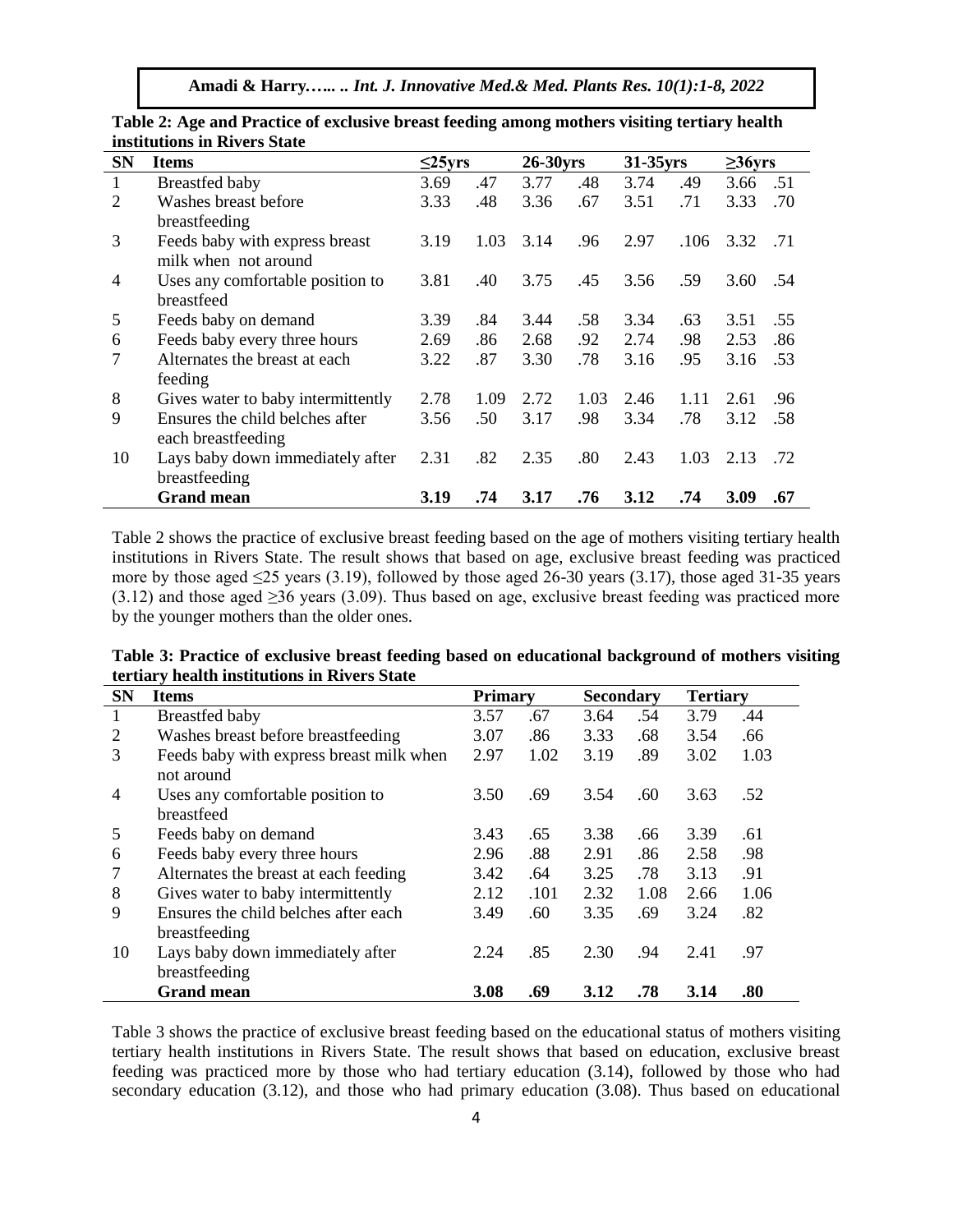status, exclusive breast feeding was practiced more by mothers who had higher educational status.

|         | <b>Model</b> | v    | <b>R</b> square | <b>Adjusted</b><br><b>R</b> square |       |       | <b>Decision</b> |  |
|---------|--------------|------|-----------------|------------------------------------|-------|-------|-----------------|--|
| ر ر_ے.ر |              | 0.66 | 0.004           | 0.003                              | 2 722 | 0.048 | Rejected        |  |

**Table 4: Regression analysis showing relationship between age and the practice of exclusive breast feeding among educated mothers visiting tertiary health institutions in Rivers State**

\*Significant, P<0.05.

Table 4 shows the regression analysis of relationship between age and the practice of exclusive breast feeding among educated mothers visiting tertiary health institutions in Rivers State. The result shows that there was a significantly high relationship between age and practice of exclusive breast feeding ( $r = 0.66$ ,  $p = 0.048$ ) and the practice increases with increase in age ( $B = 3.233$ ). Thus, the null hypothesis which states that there is no significant relationship between age and the practice of exclusive breast feeding among educated mothers visiting tertiary health institutions in Rivers State was rejected.

**Table 5: Regression analysis showing relationship between educational background and the practice of exclusive breast feeding among educated mothers visiting tertiary health institutions in Rivers State**

| <b>Model</b>                                                              | u     | R square  | <b>Adjusted</b><br><b>R</b> square |       |       | <b>Decision</b> |  |  |
|---------------------------------------------------------------------------|-------|-----------|------------------------------------|-------|-------|-----------------|--|--|
|                                                                           | 0.045 | $0.002\,$ | $0.001\,$                          | 3.062 | 0.176 | Accepted        |  |  |
| $*N_{\alpha}$ C <sub>i</sub> $\ldots$ $\ldots$ $\ldots$ $\ldots$ $\ldots$ |       |           |                                    |       |       |                 |  |  |

\*Not Significant, P>0.05.

Table 5 shows the regression analysis of relationship between educational background and the practice of exclusive breast feeding among educated mothers visiting tertiary health institutions in Rivers State. The result shows that there was no significant relationship between educational background and practice of exclusive breast feeding ( $r = 0.045$ ,  $p = 0.176$ ). Thus, the null hypothesis which states that there is no significant relationship between educational background and the practice of exclusive breast feeding among educated mothers visiting tertiary health institutions in Rivers State was accepted.

## **DISCUSSION OF FINDINGS**

The findings of the study are discussed below:

The finding of this study showed that the grand mean  $3.13\pm0.79$  is greater than the criterion mean of 2.5 indicating a high extent of practice of exclusive breast feeding. Thus, the extent of practice of exclusive breast feeding among educated mothers visiting tertiary health institutions in Rivers State was high. This finding is encouraging because it shows that women, more especially educated mothers are taking advantage of the benefits of exclusive breastfeeding. The finding of this study is in keeping with that of Mbuka, Muthami and Makokha (2016) which showed majority of the respondents practiced exclusive breast feeding. The finding of this study is in line with that of Warille (2015) which showed that the practice of exclusive breast feeding was high (63.2%). The finding of the study is in consonance with that of Kumala (2017) which showed that more than half of the mothers practiced exclusive breast feeding. The finding of this study is similar to that of Okolo, Omoyibo and Chimah (2015) who found that more than half practiced breast feeding. This similarity might be due to the fact that mothers are taking advantage of the numerous benefits of exclusive breastfeeding; this might be implicated for the good practice found in the different studies. However, the finding of this study is not in line with the result of Savadogo, Ilboudo and Kinda (2018) which showed that the practice of exclusive breastfeeding was low. The finding of the study is at variance with that of Njeri (2012) which showed that less than half of the respondents practiced exclusive breastfeeding. The finding of this study differs from that of Chhetri, Rao and Guddattu (2018) where only 17.5% practiced exclusive breast feeding. The finding of this study is at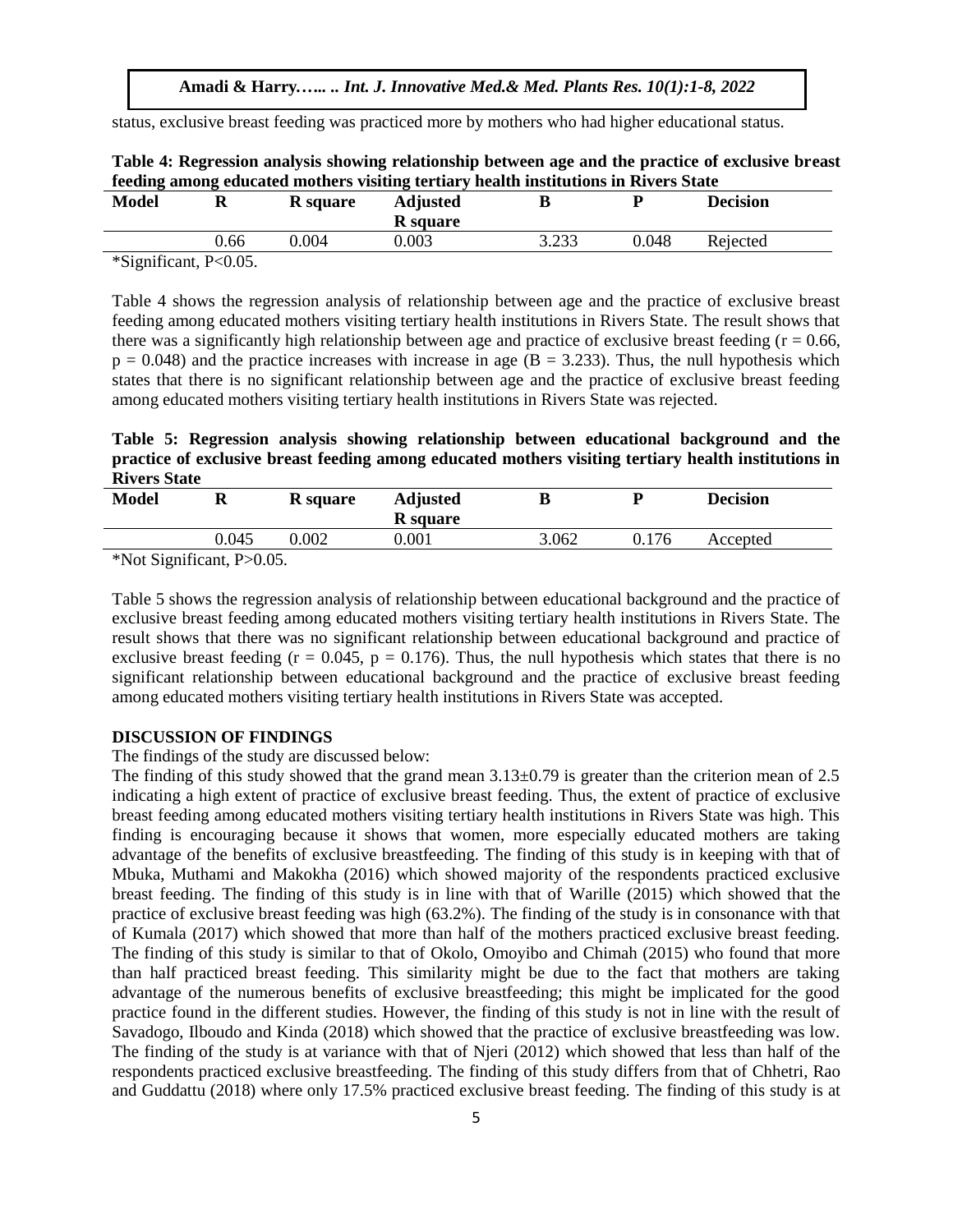variance with that of Yilmaz, Ocal, Yilmaz, Ceyhan, Kara and Küçüközkan (2017) which showed the prevalence of exclusive breast feeding to be much lesser than fifty percent. The finding of the present study is also different from that of Rahman, Dewi, Fitrasyah, Oktaviani and Rifai (2017) where a lesser proportion (26.2 percent) reported the practice of exclusive breast feeding. The finding of this study is also in disagreement with that of Olayem, Williams, Adekugbe, Odubanjo, Fayehun, Uneke, Ogala and Omotade (2014) which showed a much lesser proportion of the respondents who practiced exclusive breastfeeding. The difference in the present study and the previous ones might be due to the difference in the sample size and the difference in the study locations.

The result shows that based on age, exclusive breast feeding was practiced more by those aged  $\leq 25$  years  $(3.19)$ , followed by those aged 26-30 years  $(3.17)$ , those aged 31-35 years  $(3.12)$  and those aged ≥36 years (3.09). Based on the result, it can be deduced that exclusive breast feeding was practiced more by the younger mothers though, the practice increase with increase in age as shown by the hypothesis result. The result shows that there was a significantly high relationship between age and practice of exclusive breast feeding ( $r = 0.66$ ,  $p = 0.048$ ) and the practice increases with increase in age ( $B = 3.233$ ). The finding of this study is similar to that of Olayem et al (2014) which showed that maternal age was significantly associated with the practice of exclusive breastfeeding  $(p<0.05)$ . The finding of this study is also in agreement with that of Savadogo, Ilboudo and Kinda (2018) which showed that age was significantly associated with the practice of exclusive breastfeeding  $(p<0.05)$ . The finding of this study is in line with that of Okolo, Omoyibo and Chimah (2015) which showed that the younger women were more likely to practice exclusive breastfeeding than the older ones. This finding might be due to the fact that younger women are more energetic than the older ones. The result of the study further revealed a significant relationship between age and practice of exclusive breast feeding (p<0.05, df = 3,  $X^2 = 18.740$ ). The finding of this study is not in agreement with that of Yilmaz et al (2017) which showed a non-significant relationship between age and exclusive breast feeding  $(p>0.05)$ . The finding of this study is at variance with that of Njeri (2012) whose finding showed a non-significant association between maternal age and continuous EBF ( $P= 0.09$ ). The finding of this study is also different from that of Mbuka, Muthami and Makokha (2016) which showed a non-significant relationship between age and exclusive breast feeding  $(p>0.05)$ . The difference in the study population and study location might be implicated for the variations found in the present study and the previous ones.

The result shows that there was no significant relationship between educational background and practice of exclusive breast feeding ( $r = 0.045$ ,  $p = 0.176$ ). However, the result shows that those who had higher educational level practiced exclusive breast feeding more. The finding of this study is in keeping with that of Okolo, Adewunimi, and Okonji (1999) which showed that, mothers with some form of education were more likely than those with no education to feed their babies with colostrums. The finding of this study also gives credence to that of Moveland (2000) which showed that breastfeeding education that is given repeatedly in person could have a significant influence on breastfeeding outcomes. Level of education was found to influence the mother`s choice in infant feeding practice. The finding of this study is in line with that of Violet (2008) which showed that, maternal education, was found to be associated with exclusive breastfeeding. The finding of this study is similar to that of Spinelli, (2003) which showed that, women with a higher level of education were more likely to attend classes and women who attended antenatal classes were about half as likely to bottle feed. The finding of this study is in line with that Wamani et al., (2005) which showed that educated mothers in Western Uganda for example were on one hand, more inclined to use prelacteal feeds; and yet on the other hand were also likely to prepare nutritionally good complementary food for their children. The result shows that the grand percentage (85.4%) is greater than the average (50.0%) indicating a high influence of nature of work on the practice of exclusive breast feeding among educated mothers visiting tertiary health institutions in Rivers State.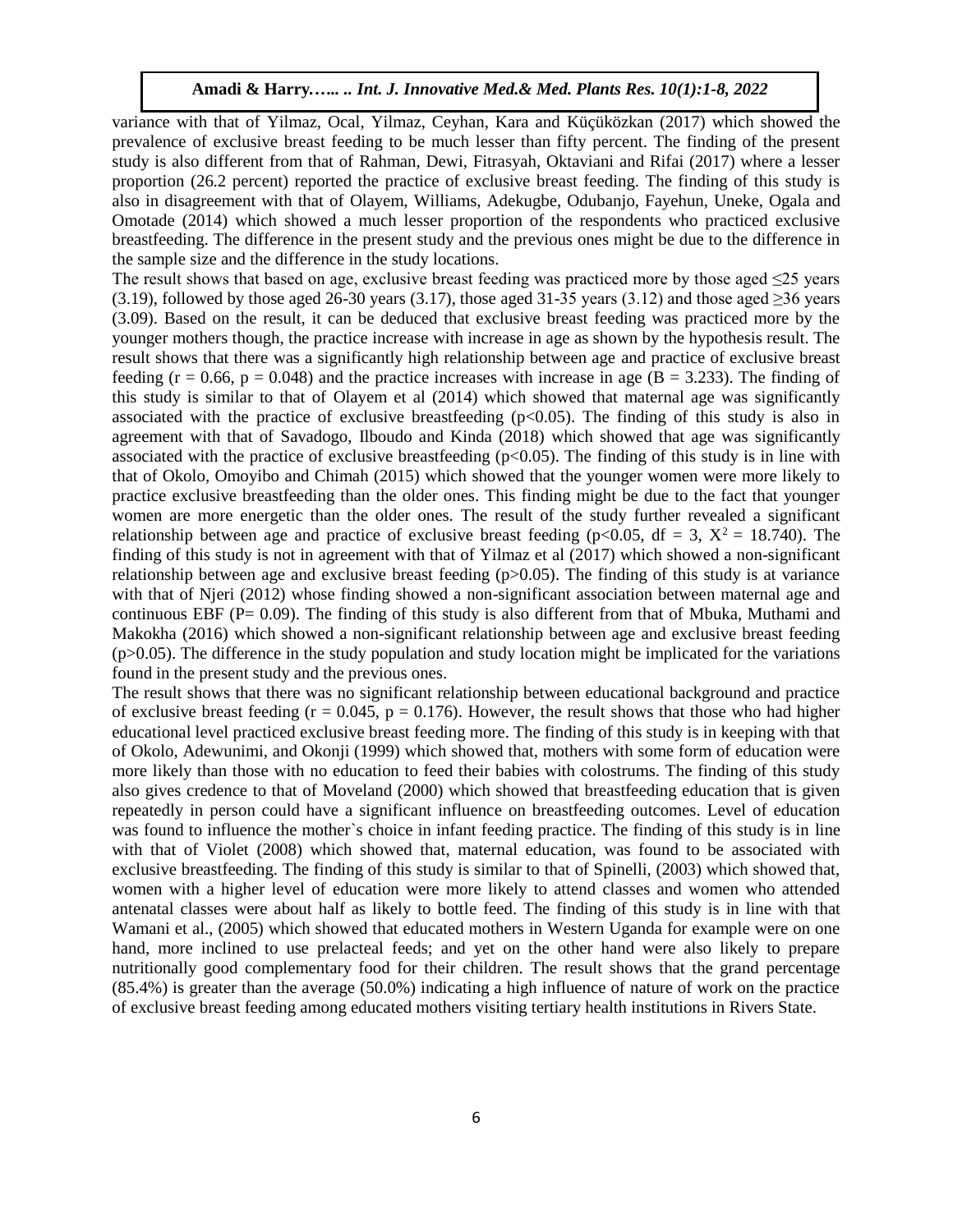## **CONCLUSION**

Based on the findings of the study, it was concluded that, exclusive breast feeding was practiced to a high extent among mothers in Rivers State and the socio-demographic characteristics significantly related to the practice of exclusive breast feeding was the age of the mothers.

#### **RECOMMENDATIONS**

Based on the findings of the study, the following recommendations were made:

- 1. Nutritionists should take into consideration the socio-demographic characteristics of the mothers particularly age when designing nutritional programmes such as baby friendly initiative for women.
- 2. The Government should extend the Baby Friendly Hospital Initiative establishment to other parts of the State where it was not established to enhance the adoption of exclusive breast feeding fully by women.
- 3. Health care providers should intensify their effort in creating awareness among mothers on the benefits of exclusive breast feeding this will help them in sustaining the high extent of practice found among them.

### **REFERENCES**

- Blum, L.M. (2007). *Ideologies of breastfeeding and motherhood in the contemporary (7th edition)*. United States: Boston.
- Chhetri, S., Rao, A.P. & Guddattu, V. (2018). Factors influencing exclusive breastfeeding (EBF) among working mothers in Udupi taluk, Karnataka. *Clinical Epidemiology and Global Health, 6(1), 216-219.*
- Kumala, A. (2017). Factors associated with exclusive breastfeeding at primary health care in Indonesia. *Pediatrics and Therapeutics, 7(4), 336-339*.
- Mbuka, S., Muthami, L. & Makokha, A. (2016). Factors influencing the uptake of Exclusive Breastfeeding (EBF) in Kisumu East District, Kenya. *Journal of Biology, Agriculture and Healthcare, 6(4), 120-128.*
- Njeri, M. L. (2012). *Factors influencing exclusive breastfeeding among infants less than 6 months in Kasarani informal settlement, Molo District, Kenya.* A research thesis submitted to the school of applied human sciences of Kenyatta University, Kenya.
- Ogbonnac, D. (2007). Current knowledge and practice of exclusive breastfeeding among mothers in Jos, Nigeria, Nigerian Journal of Medicine,16(3), 250-260.
- Okolo, A. A, Omoyibo, E. & Chimah, U. O. (2015). Breastfeeding practices and growth Nigeria*. Nigeria Journal Pace 42(4),* 335–339.
- Olayemi, O.D., Williams, A.O., Adekugbe, O., Odubanjo, M.O., Fayehun, O., Uneke, J., Ogala, W. & Omotade, O. (2014). Factors influencing the practice of exclusive breastfeeding in three regions of Nigeria. *Journal of Community Medicine and Primary Health Care, 26(1), 30-43.*
- Rahman, N., Dewi, N.U., Fitrasyah, S.I., Oktaviani, V. & Rifai, M. (2017). Factors Related to Exclusive Breastfeeding among Mothers in the City of Palu, Central Sulawesi, Indonesia. *Malaysian Journal of Nutrition, 23(2), 175-189.*
- Savadogo, L.G.B., Ilboudo, B. & Kinda, M. (2018). Exclusive breastfeeding practice and its factors in rural areas of Burkina Faso. *Open Journal of Epidemiology, 8, 67-75.*
- Violet, N. (2008). Young mothers, first time parenthood and exclusive breastfeeding in Kenya. *African Journal of Reproductive Health, 12(3).*
- Wamani, H. et al. (2005). Infant and young child feeding in western Uganda: knowledge, practices, and socio-economic correlates. *Journal of Tropical Pediatrics, 51(6).*
- Warille, E.B. (2015). *Knowledge and practice of exclusive breastfeeding among women with children between 9 and 12 months of age in El-sabbah hospital Juba-South Sudan.* A master's dissertation submitted to the Department of Paediatrics and Child Health at the University of Nairobi.